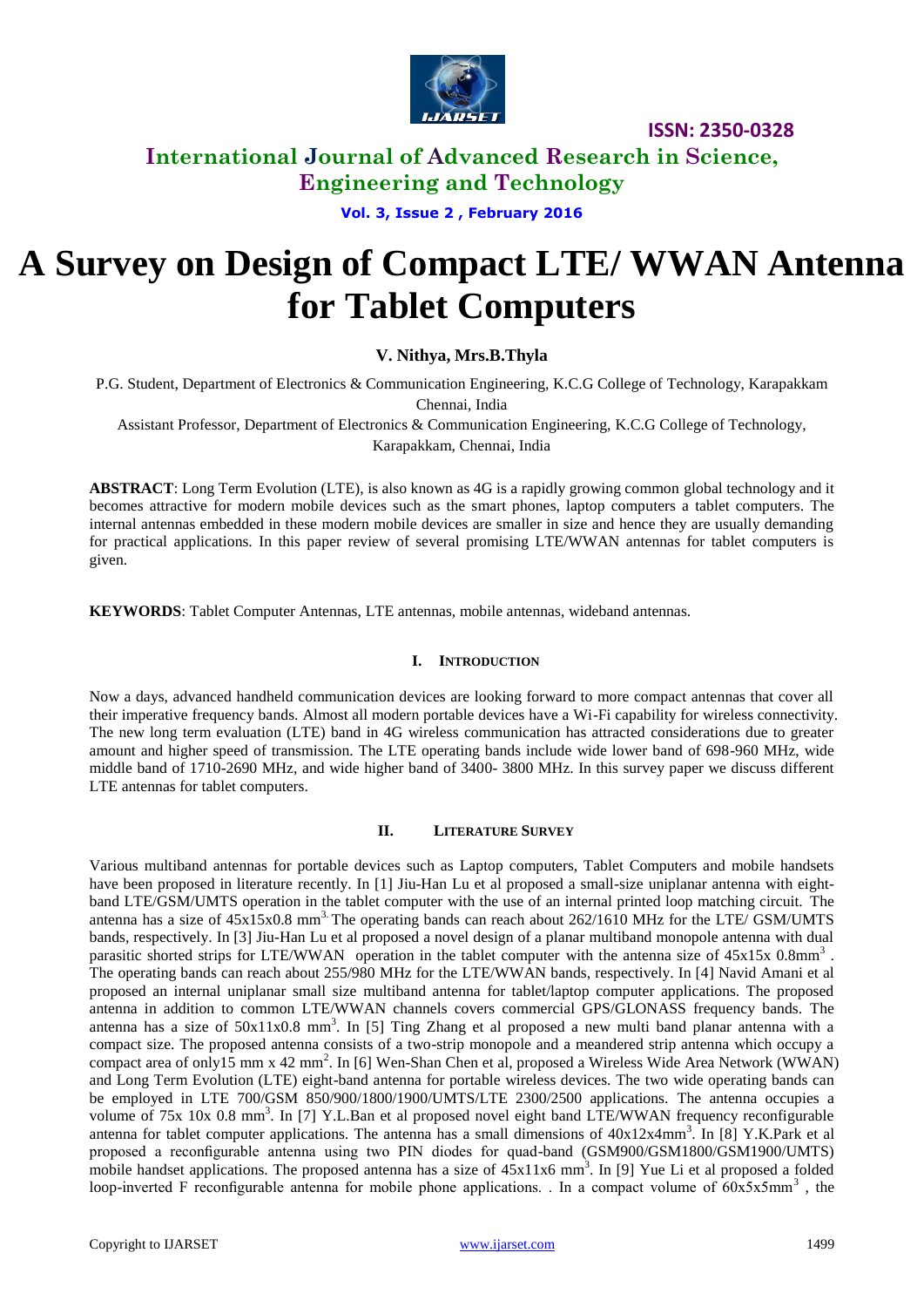

# **International Journal of Advanced Research in Science, Engineering and Technology**

### **Vol. 3, Issue 2 , February 2016**

proposed antenna operates in hepta-band, including GSM850, GSM900, GPS, DCS, PCS, UMTS and WLAN, with the return loss lower than 6 dB.

### **III. PLANAR SMALL-SIZE EIGHT-BAND LTE/WWAN MONOPOLE ANTENNA FOR TABLET COMPUTERS**

The geometrical configuration of the planar compact multiband antenna for LTE/WWAN operations in a tablet computer is illustrated in Fig. 1. The monopole antenna (MA) is printed on the same side of an FR4 substrate with the dimensions of  $35x10x0.8$  mm<sup>3</sup> and mounted on the top-right corner of the display ground with a distance of 37.15 mm to the centre line of the ground plane. A 0.2-mm-thick copper plate is used as the display ground, which is commercially available for a 9.7-inch tablet computer. The small-size monopole antenna (MA) consists of a G-shaped driven monopole and an inverted L-shaped parasitic strip shorted at point E. A 50- $\Omega$  mini coaxial line is connected to the feeding point (point A) of the G-shaped driven and the display grounding point (point B) to excite this monopole antenna.

First the upper meandered arm of the inverted L-shaped parasitic shorted strip (i.e., section EFG) contributes to its fundamental (0.25-wavelength) resonant mode at around 750 MHz with a higher-order resonant mode at approximately 2460 MHz. Then, to widen the impedance bandwidth for the lower operating band (LTE700/GSM900 MHz), another inverted L-shaped parasitic shorted strip (section EFH) is introduced and coupled by the G-shaped feeding strip with the gap of G1 to generate the fundamental (0.25-wavelength) resonant mode at approximately 940 MHz band.

Next, by introducing the lower/upper strips (section AC and AD) of the G-shaped driven monopole, 1695/2148 MHz modes are then excited as the first and second operating modes of the upper band. The MA is optimized by using Ansoft HFSS, a commercially available software package based on the finite element method. Fig. 1 displays the design parameter values obtained by the above strategy. Moreover, the reflection coefficient and input impedance of the proposed MA are measured using an Agilent N5230A vector network analyzer.



Fig. 2 summarizes the simulation and experimental results of return loss in the proposed monopole antenna The MA provides the measured 3:1 VSWR (6-dB return loss) bandwidth of 264 MHz (698–962 MHz) and 1046 MHz (1650– 2696 MHz) for the lower and higher operating bands, respectively. Dual wide bands comply with the bandwidth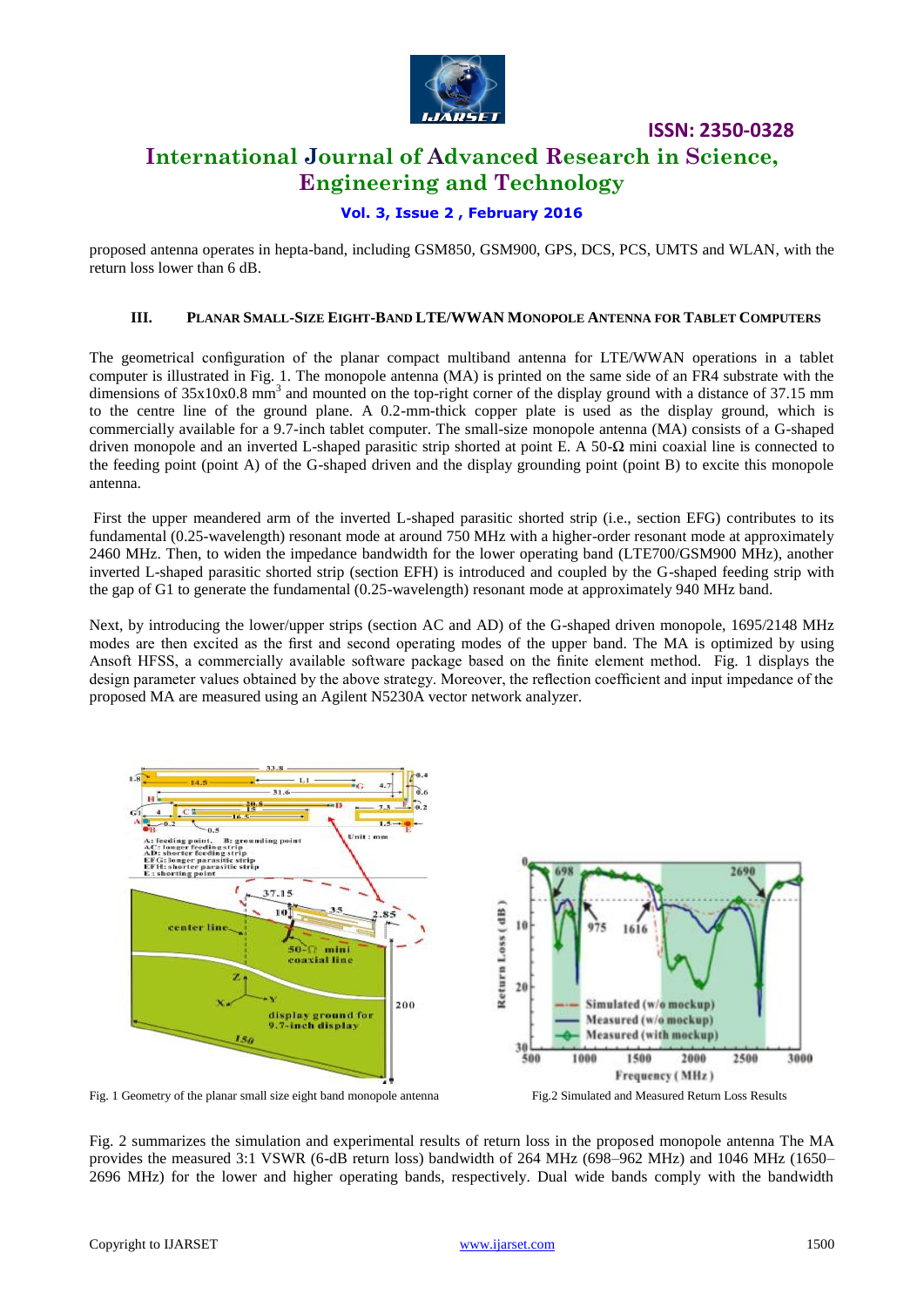

# **International Journal of Advanced Research in Science, Engineering and Technology**

### **Vol. 3, Issue 2 , February 2016**

requirements of the desired eight-band LTE/WWAN (LTE700/GSM850 /900/GSM1800 /1900 /UMTS /LTE2300/ 2500) operations.

### **IV.SMALL- SIZE TRIPLE WIDEBAND LTE / WWAN TABLET DEVICE ANTENNA**

Fig.3 shows the proposed antenna printed on a 0.8-mm-thick FR4 substrate of size 10x45 mm<sup>2</sup> and relative permittivity of 4.4. To test the antenna, it is mounted along the top edge of the device ground plane of a typical tablet computer with a 10-in display panel, wherein the device ground plane has a size  $150x200$  of mm<sup>2</sup>. In the experiment, a 0.2-mm-thick copper plate issued to simulate the device ground plane. When the antenna is mounted to the device ground plane, the antenna's small ground pad is connected to the device ground plane. To feed the antenna, a 50- $\Omega$  coaxial line is applied.



Fig.3 Geometry of the triple wide band LTE/WWAN tablet device antenna Fig.4 Simulated Return Loss

The antenna comprises three parts including main portion, branch 1, and branch 2. The main portion is a coupled-fed shorted strip antenna. The main portion includes an inverted-L feeding strip (section AB) of length 26.7mm and a shorted folded strip (section GI) of length about 57 mm. The folded strip is short-circuited to the ground pad and closely encircles the feeding strip to achieve a compact structure. Through a coupling gap of 0.3 mm between the feeding strip and shorted folded strip, good excitation of the coupled-fed shorted strip antenna can be obtained, which can generate wide resonant modes in the middle wideband of 1710- 2690 MHz.

Branch 1 is a branch strip (section DE) of length 52.5 mm inductively coupled to the main portion through a distributed inductor disposed between point C and D, while branch 2 is a simple strip (section FH) of length 12 mm connected to the main portion at point F. With the adding of branches 1 and 2, the lower wideband of 698 - 960 MHz and higher wideband of 3400- 3800MHz can be generated. To analyze the antenna's operating principle, Fig. 4 shows the simulated return loss for the proposed antenna. The three shaded frequency ranges in the figure are 698 – 960 MHz (lower band), 1710 – 2690 MHz (middle band), and 3400 - 3800 MHz (higher band). The simulated results are obtained using HFSS ver. 14. For frequencies over the three wide bands, although a small fraction of frequencies in the lower band is slightly less than 6 dB.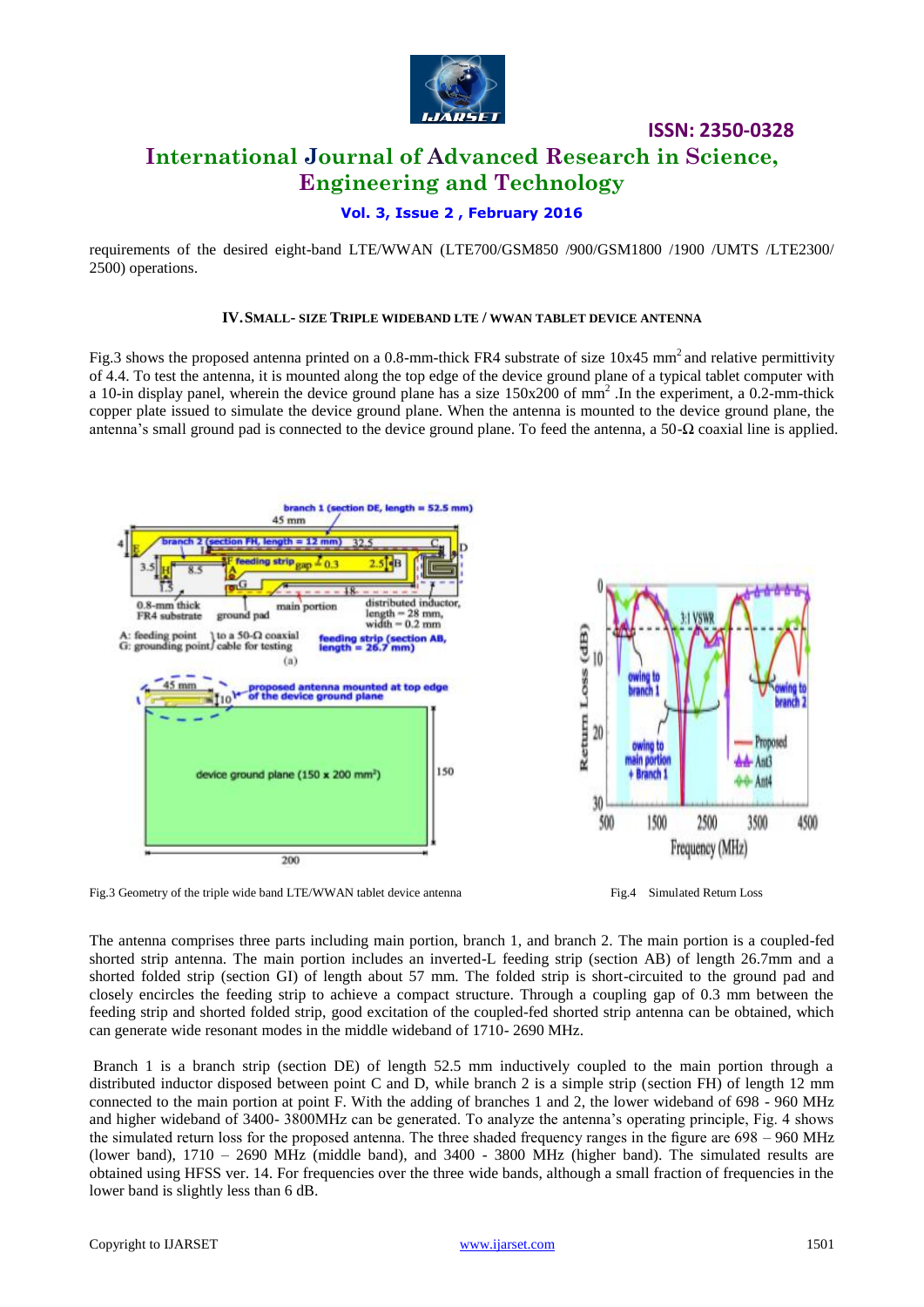

# **International Journal of Advanced Research in Science, Engineering and Technology**

**Vol. 3, Issue 2 , February 2016**

#### **V. PLANAR COMPACT LTE/WWAN MONOPOLE ANTENNA FOR TABLET COMPUTER APPLICATION**

 Fig. 5 shows the geometry and photograph of the multiband monopole antenna for the LTE/WWAN operation in the tablet computer. The antenna is printed on the same side of an FR4 substrate with the dimensions of  $45x \ 15mm^2$ , relative permittivity 4.3, and loss tangent 0.02, and it is mounted to the top-right corner of the display ground with a distance of 7 mm to the right edge. In the study, the display ground is made by 0.2-mm-thick copper plate, and a 7-in tablet computer is considered, which is commercially available for the present product. The antenna comprises an inverted-L driven monopole and dual parasitic shorted strips. This antenna is fed by a 50-Ω mini coaxial line connected to the feeding point (point A) of the driven monopole and the display grounding point (point B).

First, we start with arranging the inverted-L monopole strip (section AH) as a quarter-wave length resonant structure to generate the fundamental resonant mode at about 195 MHz in this study The shorter parasitic shorted strip (section BCFG) is with the length of 75 mm, which is close to a 0.24 wavelength at about 925 MHz and is shorted at point B in the antenna display ground. To widen the impedance bandwidth for the lower operating band (LTE700/GSM900 MHz), the longer shorted strip (section BCDE) with a length of 96.7 mm is introduced and mainly contributes to its fundamental (0.25-wavelength) resonant mode at about720 MHz with a higher-order resonant mode close to 2530 MHz band. Then, by insetting the L-shaped slit into in the ground plane or the supporting metal frame of the display panel, the impedance bandwidth for the lower operating band (LTE700/GSM900MHz) can be improved to meet the required bandwidth for the LTE/WWAN operation in the tablet computer. The return loss is measured by using an Agilent E5071C vector network analyzer.





Fig.5. Geometry of the planar monopole antenna for Fig.5. Geometry of the planar monopole antenna for Fig.5. Geometry of the planar monopole antenna for

As a result, Fig. 5 shows the calculated values of design parameters throughout the presented strategy above. Particularly, from those results, we are simultaneously optimizing them by using Ansoft HFSS as we set L=45mm,

LTE/WWAN tablet computer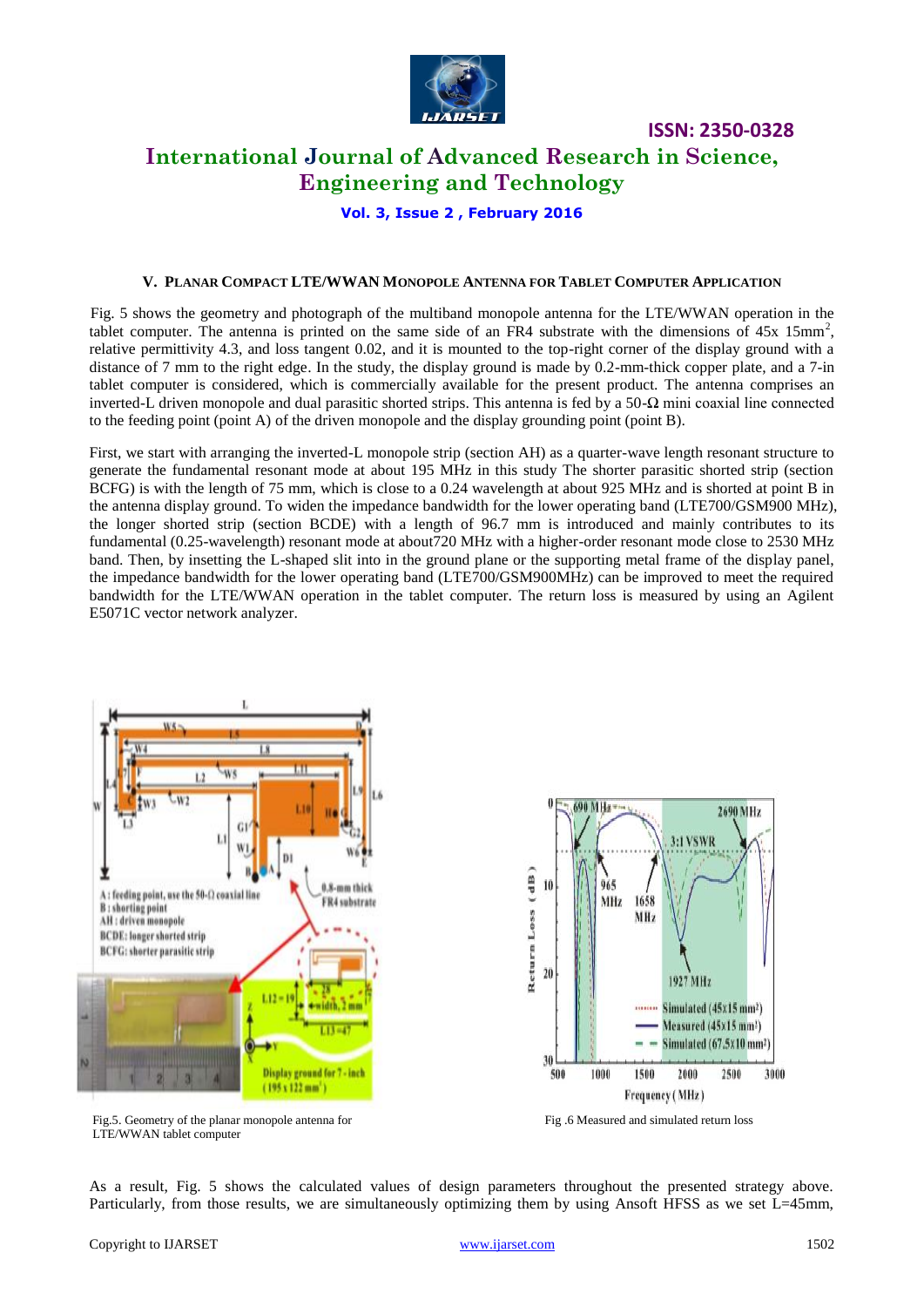

# **International Journal of Advanced Research in Science, Engineering and Technology**

### **Vol. 3, Issue 2 , February 2016**

W=15mm, L1=9.1mm, L2=18.5mm, L3=4mm, L4=7mm, L5=41.7mm, L6=12.6mm, L7=2.9mm, L8=37mm, L9=6.4mm, L10=6mm, L11=16.3mm, W1=1mm, W2=0.3mm, W3=1.5mm, W4=0.4mm, W5=0.5mm, W6=0.3mm, G1=0.4mm, G2=0.3mm, D1=5mm.

Fig. 6 shows the measured and simulated return loss of the constructed prototype. Results show the satisfactory agreement for the proposed compact multiband monopole antenna operating at the LTE/WWAN bands in a tablet computer. The lower band shows a measured 3:1 VSWR (6-dB return loss) bandwidth of 255 MHz (690–965MHz), whereas the upper band has a bandwidth of 980 MHz (1710–2690 MHz). Dual wide bands can meet the required bandwidth of the desired eight-band LTE/WWAN operation. Due to the dielectric constant and loss tangent of FR4 substrate varied with the operating frequency, the measured resonant frequency and input impedance for this proposed compact monopole antenna are a little different from the related simulated results by setting the constant substrate parameters across the operating bands to have slight discrepancy between the measured and simulated bandwidths. Moreover, under the condition of the same antenna size, the study of this proposed antenna with the dimensions of 67.5 x 10 mm<sup>2</sup> is also provided with less operating bandwidth for the lower operating band (LTE700/GSM900 MHz) as shown in Fig. 6. However, that for the higher operating band can meet the bandwidth requirement for LTE/WWAN operation.

#### **VI. PASSIVE RECONFIGURABLE TRIPLE-WIDEBAND ANTENNA FOR LTE TABLET COMPUTER**

A passive reconfigurable triple-wide band tablet computer antenna for the LTE operation in the low band of 698-960 MHz, middle band of 1710-2690 MHz, and high band of 3400-3800 MHz is presented in this paper. Fig. 7 shows the geometry of the passive reconfigurable inverted-F/loop antenna for the LTE triple-wideband operation in the tablet computer.



Fig.7. Geometry of the passive reconfigurable inverted-F/loop antenna for the LTE triple-wideband operation in the tablet computer

The antenna mainly acts like an inverted-F antenna (IFA) at frequencies in the LTE low and middle bands and like a loop antenna at frequencies in the LTE high band. The reconfigurable IFA/loop antenna is achieved without active switch circuits and occupies a small volume of  $10x35x0.8mm<sup>3</sup>$ . The antenna is mounted along and at one corner of the long edge of a device ground plane of dimensions. The selected dimensions of the device ground plane are for a 9.7-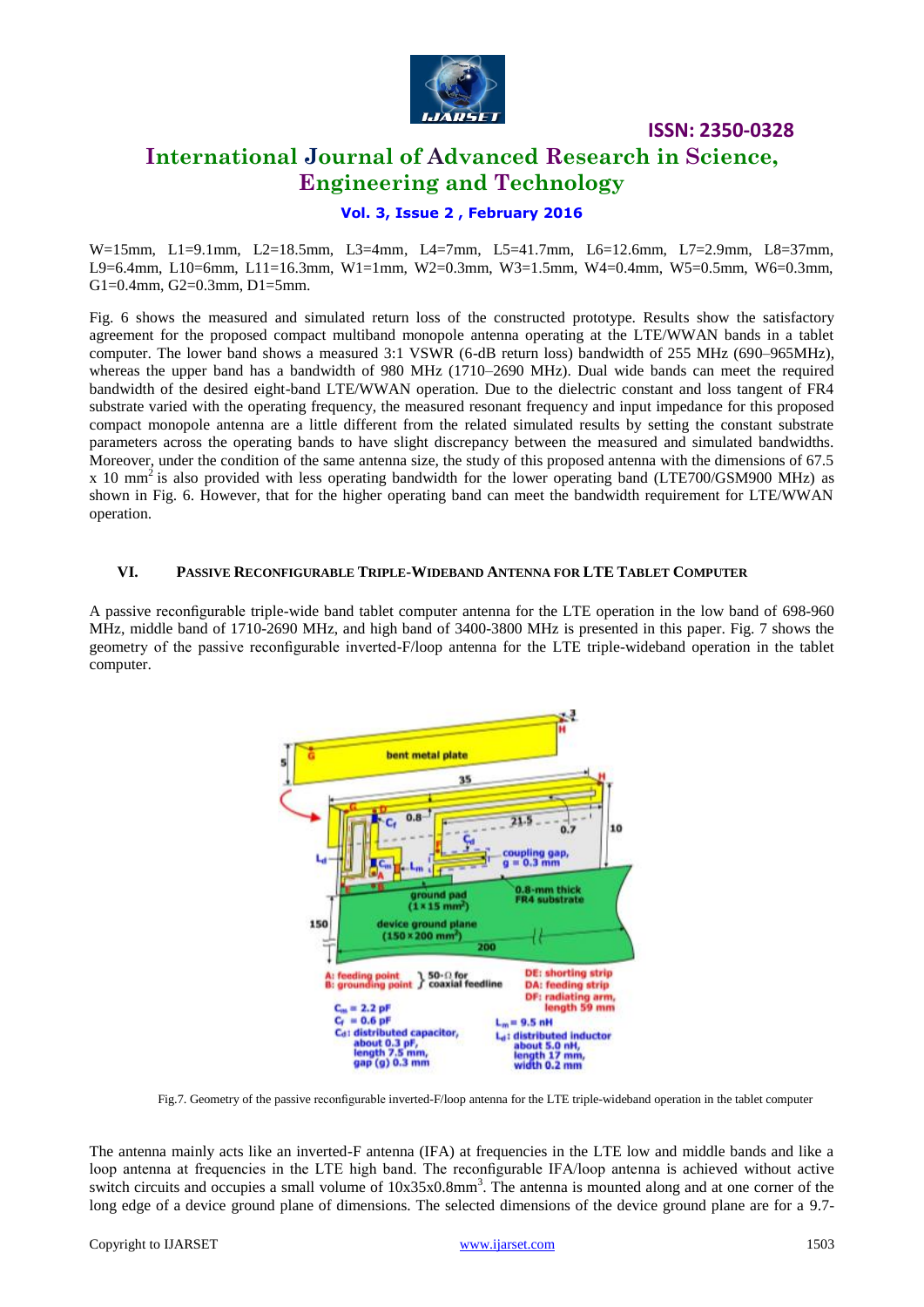

# **International Journal of Advanced Research in Science, Engineering and Technology**

### **Vol. 3, Issue 2 , February 2016**

inch tablet computer. The antenna is formed by two parts, including a bent metal plate cut from a 0.2-mm thick copper plate and a printed metal pattern on a thin FR4 substrate of thickness 0.8 mm, relative permittivity 4.4, and loss tangent 0.024. The bent metal plate is connected to the printed metal pattern at point G and H so as to widen the strip width of the antenna to improve the achievable bandwidth.

The antenna comprises a radiating arm (section DF), a shorting strip (section DE), and a feeding strip (section DA). The radiating arm is folded to achieve a compact structure. The open end of the radiating arm is also connected to the ground pad through a distributed capacitor. Note that the ground pad is printed on the FR4 substrate and electrically connected to the device ground plane in this study. The capacitor shows an equivalent capacitance of about 0.3 pF and has a length of 7.5 mm and a coupling gap of 0.3 mm. However, when a chip capacitor of 0.3 pF is used to replace the capacitor in the proposed design, the obtained impedance matching of the antenna will be slightly degraded. The shorting strip is embedded with a distributed inductor, which has a length of 17 mm and a width of 0.2 mm. The inductor has an equivalent inductance of about 5 nH. Similarly, when the inductor is replaced by a chip inductor of 5 nH, the obtained impedance matching of the antenna will also be slightly degraded. In the feeding strip, a chip capacitor of 0.6 pF is loaded near point D, and a high-pass matching circuit consisting of a shunt inductor and a series capacitor is embedded near the feeding point A. A coaxial line with its central conductor and outer grounding sheath respectively connected to point A at the feeding strip and point B at the ground pad is used to feed the antenna.

A simplified model of the antenna with the circuit elements of  $C_d$ ,  $L_d$ ,  $C_f$ ,  $C_m$ ,  $L_m$  is shown in Fig.8. In this design, the radiating arm has a length of 59 mm, which is about 0.16 wavelength at 829 MHz (centre frequency in the LTE low band) and is about 0.71 wave length at 3600MHz (centre frequency in the LTE high band).Note that although the length of the radiating arm is much less than a quarter-wavelength at 829 MHz, the capacitor  $C_d$  and inductor  $L_d$ together can lead to a resonant mode generated in the LTE low band. With the high-pass matching circuit ( $C_m$ ,  $L_m$ ) further added, enhanced bandwidth for the antenna's low operating band can be obtained. On the other hand, owing to small capacitive reactance provided by  $C_d$  at frequencies in the LTE high band, the radiating arm can be treated to be switched to connect with the ground pad to provide a closed resonant path. In this case, the closed resonant path formed from point A through section DF to point B at the ground pad is close to about one wavelength at 3.6 GHz. A onewavelength loop resonant mode can hence be excited, which covers the LTE high band in this study. In addition, the antenna can contribute two higher-order resonant modes in the LTE middle band. The presence of the capacitor  $C_d$  can also lead to improved impedance matching of the two higher-order modes, so that the antenna can provide a wide operating band to cover the LTE middle band.



circuit elements antenna

**ISSN: 2350-0328**

Similar improved impedance matching for the antenna's low band can also be obtained by the added capacitor  $C_d$ . The proposed antenna was fabricated and tested. The measured and simulated return losses of the fabricated antenna are presented in Fig.9. The measured results agree with the measured data.